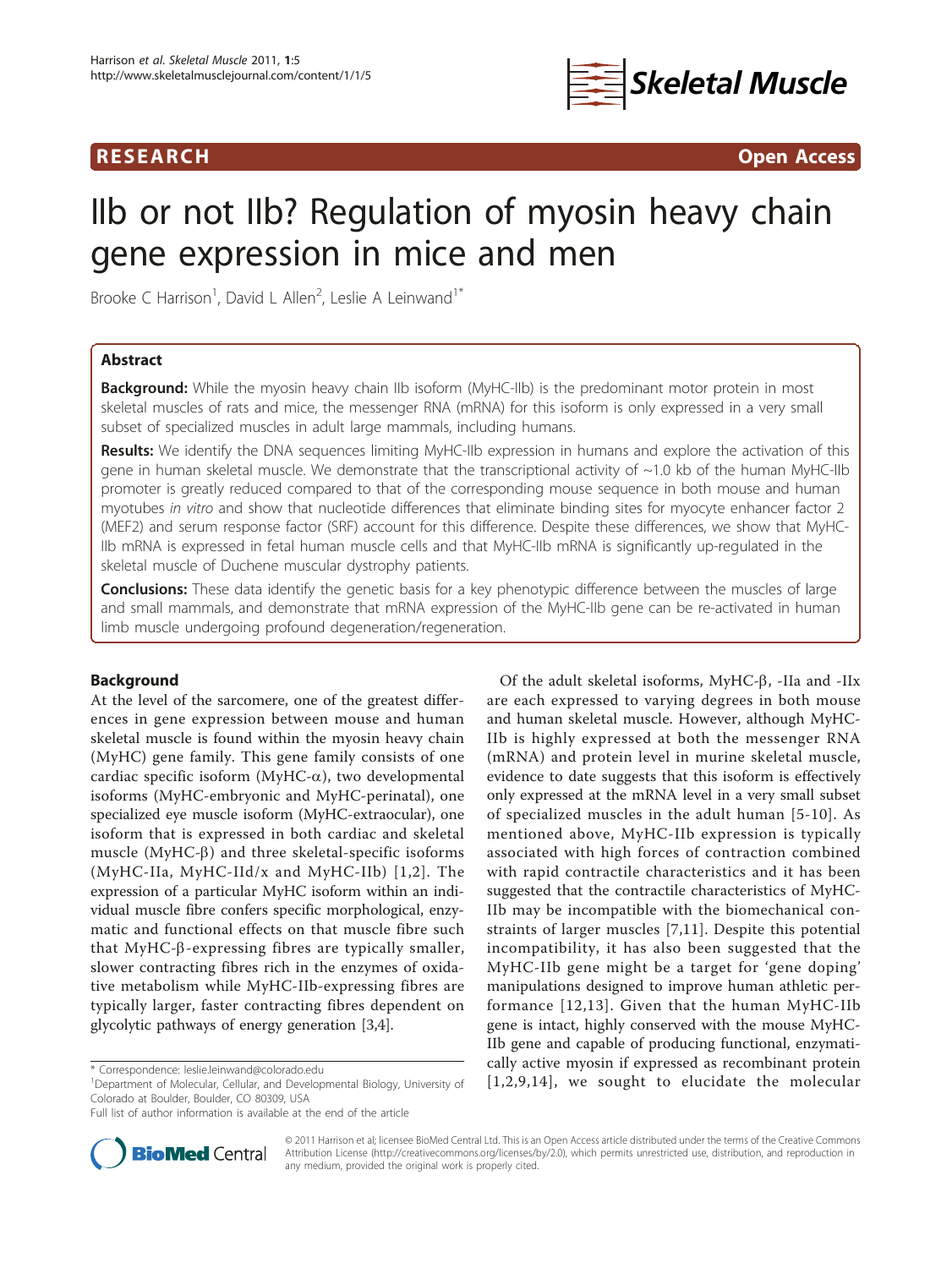mechanism responsible for the species difference in MyHC-IIb expression between the mouse and the human.

# Results

# The human MyHC-IIb promoter has reduced transcriptional activity compared to the corresponding mouse sequence

Given the high identity of the mouse and human MyHC isoform gene clusters and that  $~1.0$  kb of the proximal mouse MyHC-IIb promoter region is sufficient to confer both muscle and fibre-type specificity [[1,](#page-7-0)[15](#page-8-0)-[18\]](#page-8-0), we began our investigation by aligning  $\sim$ 1.0 kb of the mouse and human MyHC-IIb promoter regions. This sequence alignment revealed 79% identity between the two species across the  $\sim$ 1.0 kb regions (data not shown). The identity between the mouse and human sequences for the first 0.2 kb upstream from the TATA box was 94% and an analysis of potential transcription factor binding sites revealed a similar pattern of muscle-specific transcription factor binding sites (Figure [1a](#page-2-0)). Importantly, both the mouse and human sequences contain a consensus E-box site, two AT rich regions previously shown to bind myocyte enhancer factor 2 (MEF2)  $[15,16,19,20]$  $[15,16,19,20]$  $[15,16,19,20]$  $[15,16,19,20]$  $[15,16,19,20]$  and a CArG box motif  $[16]$  $[16]$  $[16]$  (Figure [1a](#page-2-0)).

Based on these results, we performed transient transfection studies using the mouse and human 1.0 kb upstream regions in both mouse (C2C12) and human (primary fetal myotubes) muscle cells. These experiments revealed that the 1.0 kb human MyHC-IIb promoter was approximately 20% as transcriptionally active as the same length of mouse IIb sequence in C2C12 cells and  $~40\%$  as active in human myotubes (Figure [1b](#page-2-0)). Deletion constructs containing only the proximal 0.2 kb of the promoter region for both species exhibited diminished activity compared with that of the 1.0 kb constructs but the activity of the human 0.2 kb construct was still significantly lower than that of the corresponding mouse construct in both mouse and human cells (Figure [1b\)](#page-2-0). In addition, the activity of a chimeric promoter construct containing the distal human 0.8 kb linked to the proximal mouse 0.2 kb (Chimera 1) was as high as, or higher than, that of the 1.0 kb mouse construct (Figure [1b](#page-2-0)), while activity of a construct containing the distal mouse 0.8 kb linked to the proximal human 0.2 kb (Chimera 2) was similar to that of the human 0.2 kb region alone (Figure [1b\)](#page-2-0). These results indicated that much, if not all, of the reduced activity of the human MyHC-IIb promoter region could be attributed to the proximal 0.2 kb region.

# The reduced transcriptional activity of the human MyHC-IIb promoter is due to diminished binding of MEF2 and serum response factor (SRF)

As described above, an in silico analysis of the mouse and human MyHC-IIb promoter regions revealed

distinct patterns of muscle-specific transcription factor binding sites. More specifically, the proximal mouse MyHC-IIb promoter contains two AT rich regions at -104/-133 (AT1) and -141/-158 (AT2) upstream of the TATA box previously shown to bind to MEF2 and octamer binding transcription factor 1 (OCT1) (Figure [1a](#page-2-0)) [[15,16\]](#page-8-0). Although AT1 is 100% conserved in the human, the AT2 region has five nucleotides that differ between the two species, including a base difference (position -142) in a region known to bind MEF2 (Figure [1a](#page-2-0)) [[15](#page-8-0),[16](#page-8-0)]. Electrophoretic mobility shift assays (EMSA), using probes for the mouse and human AT2 regions, indicated that the mouse AT2 region demonstrated strong binding to a protein present in mouse myotube nuclear extract that was supershifted by an MEF2-specific antibody (Figure [2a\)](#page-3-0). This protein binding was not observed with the human AT2 sequence, although the human AT2 region did bind a protein from the mouse myotube nuclear extract that was supershifted by an OCT1-specific antibody (Figure [2a\)](#page-3-0). The EMSA analysis of the AT2 region using human myotube nuclear extract revealed a similar pattern (data not shown), suggesting that the observed differences in MEF2 binding were not due to differences in binding affinity between mouse and human MEF2. These results indicate that the mouse AT2 region is strongly bound by MEF2 and OCT1, while the human AT2 region binds OCT1 but not MEF2.

As mentioned above, the proximal 0.2 kb region of the mouse promoter also contains a consensus CArG box motif  $(CC(A/T)_6GG)$  at position -62 (Figure [1a](#page-2-0)) [[15](#page-8-0)]. The human sequence, however, contains a single nucleotide difference that results in a non-consensus CArG-like motif (CCAAAAAcGG). EMSA, using oligonucleotide probes containing either the mouse or the human CArG box regions, showed specific binding by the mouse probe to a protein present in C2C12 myotube nuclear extracts that was supershifted by an SRFspecific antibody, while the human probe did not bind this protein (Figure [2a](#page-3-0)). Both the mouse and human CArG probes showed similar binding to a second protein, believed to be nuclear factor 1 (NF1), as this protein has been previously reported to bind this region of the mouse MyHC-IIb promoter [\[15](#page-8-0)]. The EMSA analysis using human myotube nuclear extract also revealed binding to the mouse promoter of a protein recognized by an SRF-specific antibody (data not shown), further confirming that this CArG box-mediated effect on IIb expression is a cis-effect and is not due to a deficiency of SRF protein in human cells. Together, these results indicate that the CArG motif of the mouse MyHC-IIb promoter region binds the SRF protein and that a single base difference within the human sequence greatly reduces, or abolishes, SRF binding.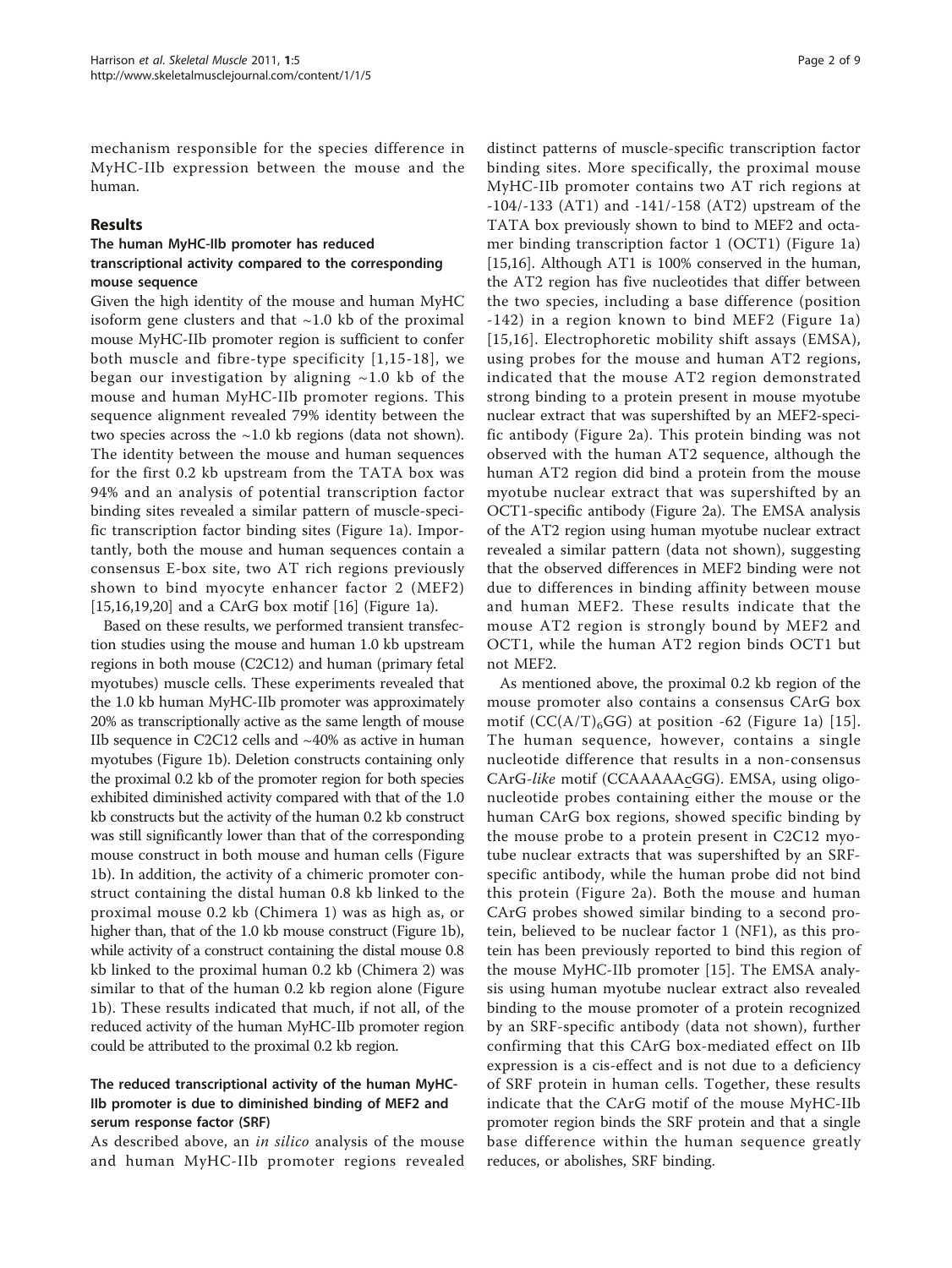<span id="page-2-0"></span>

Given these binding differences between the AT2 and CArG-box regions of the mouse and the human MyHC-IIb promoters, we used targeted mutagenesis to create human MyHC-IIb promoter constructs containing either the mouse AT2 or CArG-box regions. Mutagenesis of the human AT2 region modestly increased the activity of this construct (human 1.0 kb mouseAT2) in C2C12 myotubes and had no effect in human myotubes (Figure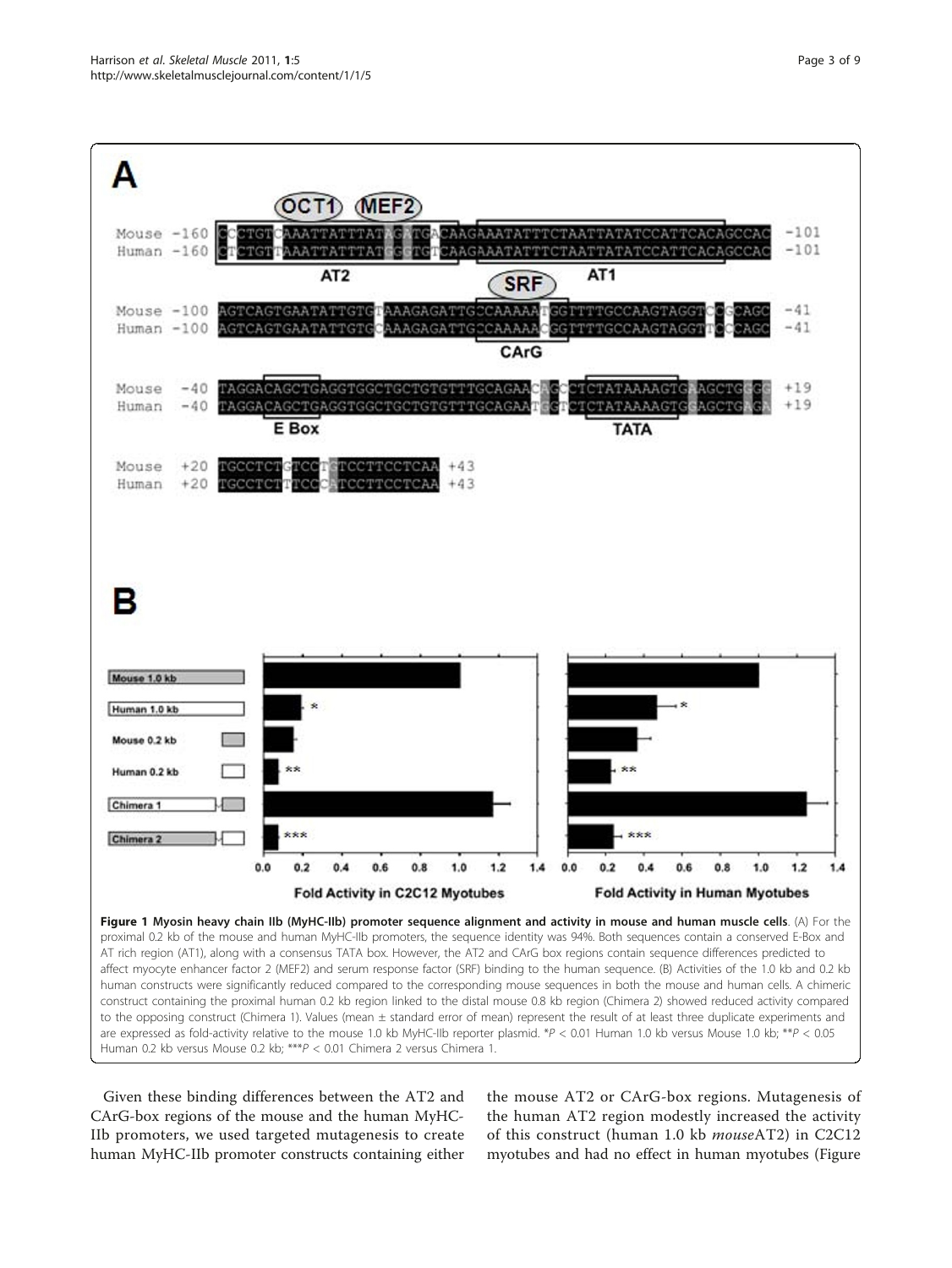<span id="page-3-0"></span>

Figure 2 Electrophoretic mobility shift assays (EMSA) and transient transfection of site-directed mutagenesis constructs. (A) EMSA results using radiolabelled probes for the mouse and human AT2 and CArG box regions with C2C12 nuclear extract. The mouse AT2 region showed strong binding of a protein that was supershifted by a myocyte enhancer factor 2 (MEF2)-specific antibody. The human probe did not bind this protein, but did bind a protein that was supershifted by an octamer binding transcription factor 1 (OCT1)-specific antibody. The mouse CArG probe demonstrated strong binding to a protein that was supershifted by a serum response factor (SRF)-specific antibody while the human probe did not bind this protein. (B) Reporter plasmid transfection results indicated that targeted mutagenesis of the human CArG box motif (Human 1.0 kb mouseCArG) increased activity of the human MyHC-IIb promoter construct ~fivefold in mouse cells and ~twofold in human cells, resulting in activity equal to that of the full-length mouse construct. Conversely, replacing the mouse CArG box sequence with the corresponding human sequence significantly reduced activity of the mutated mouse construct (Mouse 1.0 kb humanCArG) in both mouse and human cells. Mutagenesis of the human AT2 region (Human 1.0 kb mouseAT2) increased activity ~twofold in mouse cells but had no effect in human cells. Values (mean ± standard error or mean) represent the result of at least three duplicate experiments and are expressed as foldactivity relative to the mouse 1.0 kb MyHC-IIb reporter plasmid. \*P < 0.05 Human 1.0 kb mouseAT2 or mouseCArG versus Human 1.0 kb; \*\*P < 0.05 Mouse 1.0 kb humanCArG versus Mouse 1.0 kb.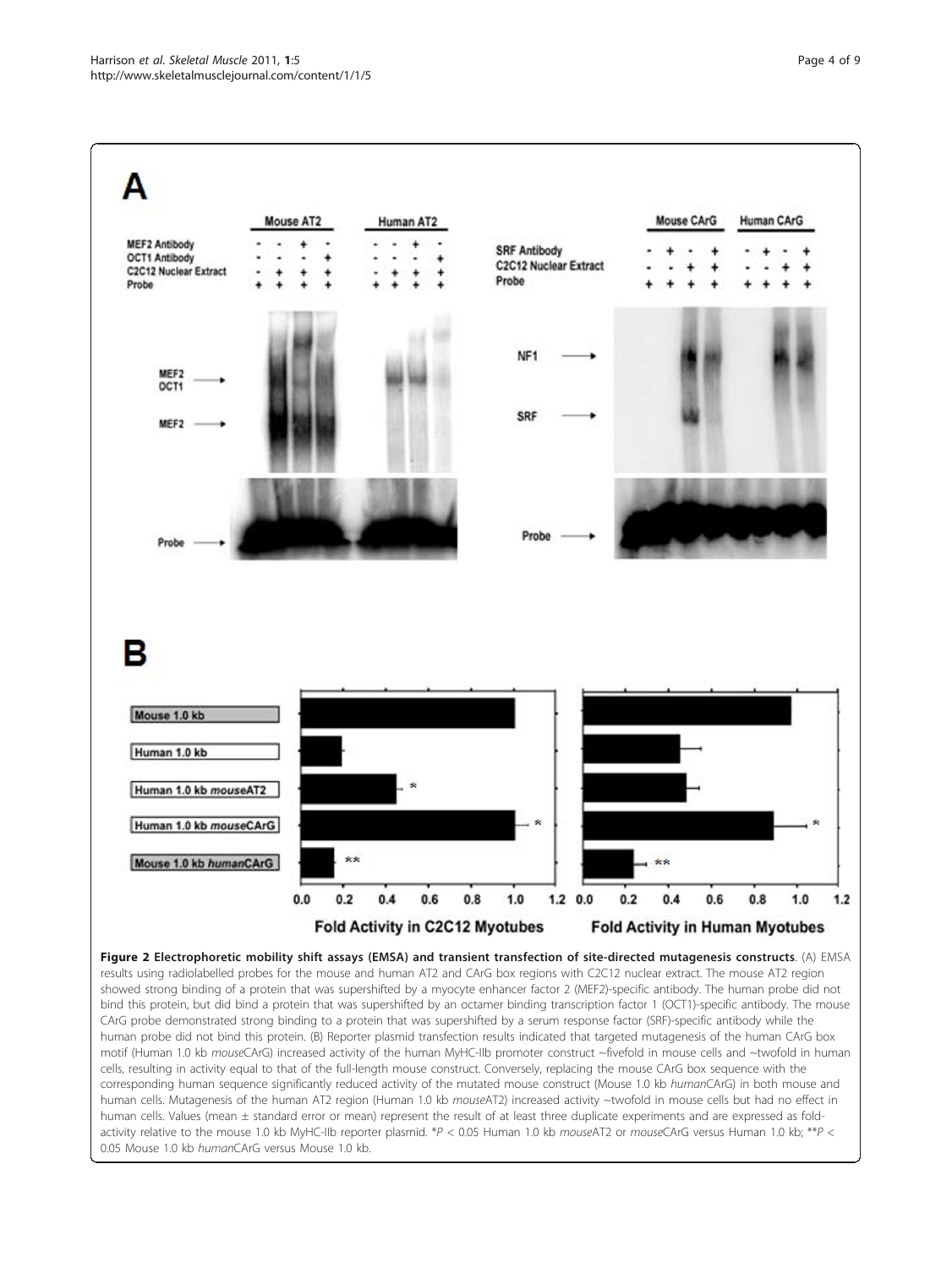[2b\)](#page-3-0). However, mutagenesis of the human CArG-like motif (CCAAAAAcGG) to the mouse sequence (CCAAAAATGG; human 1.0 kb mouseCArG), increased activity fivefold in C2C12 myotubes and twofold in human myotubes, resulting in activity equal to that of the wild type 1.0 kb mouse construct (Figure [2b\)](#page-3-0). Conversely, mutating the mouse CArG to the human sequence significantly decreased activity of this construct (mouse 1.0 kb humanCArG) and resulted in activity comparable to that of the wild type 1.0 kb human construct (Figure [2b\)](#page-3-0). These results suggest that the CArG box motif in the mouse MyHC-IIb promoter region is both necessary and sufficient for its relatively higher-level activity.

# The human MyHC-IIb promoter region is responsive to stimuli and MyHC-IIb messenger RNA (mRNA) is expressed in fetal human muscle cells and Duchene muscular dystrophy biopsy samples

As the human MyHC-IIb gene has remained under evolutionary constraint and the promoter is not functionally inactive (albeit transcriptionally repressed relative to the mouse), we asked whether the human MyHC-IIb promoter was capable of responding to other transcription factors known to influence MyHC gene activity. In order to test this, we analysed the affects of over-expression of MyoD, myogenin or calcineurin on the activity of the mouse and human 1.0 kb constructs. In each case, the relative fold-activation in response to these factors was similar for both the mouse and human promoter constructs, although the absolute levels of activity remained lower for the human construct compared to the mouse construct (Figure [3a](#page-5-0) and data not shown). Of the three transcription factors analysed, MyoD overexpression had the greatest effect on MyHC-IIb promoter construct activity (Figure [3a](#page-5-0)).

Having demonstrated that the human IIb promoter is capable of responding to factors known to influence MyHC gene expression, we then wished to see if we could find evidence of MyHC-IIb mRNA expression in human muscle cells. In fact, MyHC-IIb mRNA was significantly increased with differentiation in primary fetal human myotubes (Figure [3b\)](#page-5-0) and, after 5 days of differentiation, the level of MyHC-IIb mRNA expression was comparable to that of the other adult skeletal MyHC isoforms (MyHC- $\beta$ , -IIa and -IId/x; Figure [3c\)](#page-5-0). Given that muscle fibre regeneration is characterized by a recapitulation of developmental programmes of gene expression that includes re-expression of the developmental myosin heavy chain isoforms and myogenic regulatory factors [[19](#page-8-0)-[22](#page-8-0)], we also wished to see if there was any evidence of MyHC-IIb expression in post-natal human muscle undergoing regeneration in response to muscular disease. Intriguingly, we observed a significant increase in MyHC-IIb mRNA in Duchene muscular dystrophy (DMD) leg muscle biopsy samples compared with leg muscle biopsy samples from healthy control subjects or patients with muscular dystrophies not characterized by rounds of degeneration and regeneration [limb-girdle muscular dystrophy (LGMD) or spinal muscular atrophy (SMA); Figure [3d\]](#page-5-0). Overall, these results indicate that, although the basal transcriptional activity of the human MyHC-IIb promoter is reduced relative to that of the mouse promoter, the human promoter is responsive to myogenic factors and MyHC-IIb mRNA is expressed in vitro in developing fetal myotubes and in vivo with severe muscle fibre degeneration/regeneration.

# **Discussion**

MyHC is the molecular motor for muscle contraction and distinct expression patterns of expression for the individual MyHC isoforms, each with its own unique functional properties, allows for a broad range of muscle fibre contractile characteristics along with the elegant adaptability of skeletal muscle to alterations in activation state. In addition to spatial and temporal variations in MyHC gene expression, there are also species-dependent variations in MyHC gene expression. This speciesto-species variation in MyHC isoform expression is, perhaps, most notable for MyHC-IIb, which is the predominant MyHC isoform expressed in most small rodent muscles yet effectively not expressed in the vast majority of adult human skeletal muscle [\[6](#page-7-0)[,7,10](#page-8-0)]. Although it has been hypothesized that the contractile characteristics of MyHC-IIb are somehow incompatible with human (and other large mammal) muscle architecture, the underlying molecular reason(s) why the gene is not expressed in the vast majority of human skeletal muscle remains unknown. Given that the human MyHC-IIb gene is intact and highly conserved with the corresponding mouse gene, our intent was to elucidate the molecular mechanism for this marked species difference in gene expression.

Our findings show that, despite highly conserved upstream regulatory regions, the mouse and human MyHC-IIb genes exhibit dramatically different basal transcriptional activities in both mouse and human muscle cells (Figure [1](#page-2-0)). In silico analysis combined with deletional and site-directed mutagenic analyses revealed that the low transcriptional activity of the human MyHC-IIb gene is largely the result of reduced MEF2 and SRF binding within the proximal promoter region (Figure [2\)](#page-3-0). Remarkably, much of the difference in transcriptional activity between the mouse and human MyHC-IIb genes can be attributed to a single nucleotide difference between the two species that effectively eliminates SRF binding to the proximal human MyHC-IIb promoter region (Figure [2](#page-3-0)), although we can not rule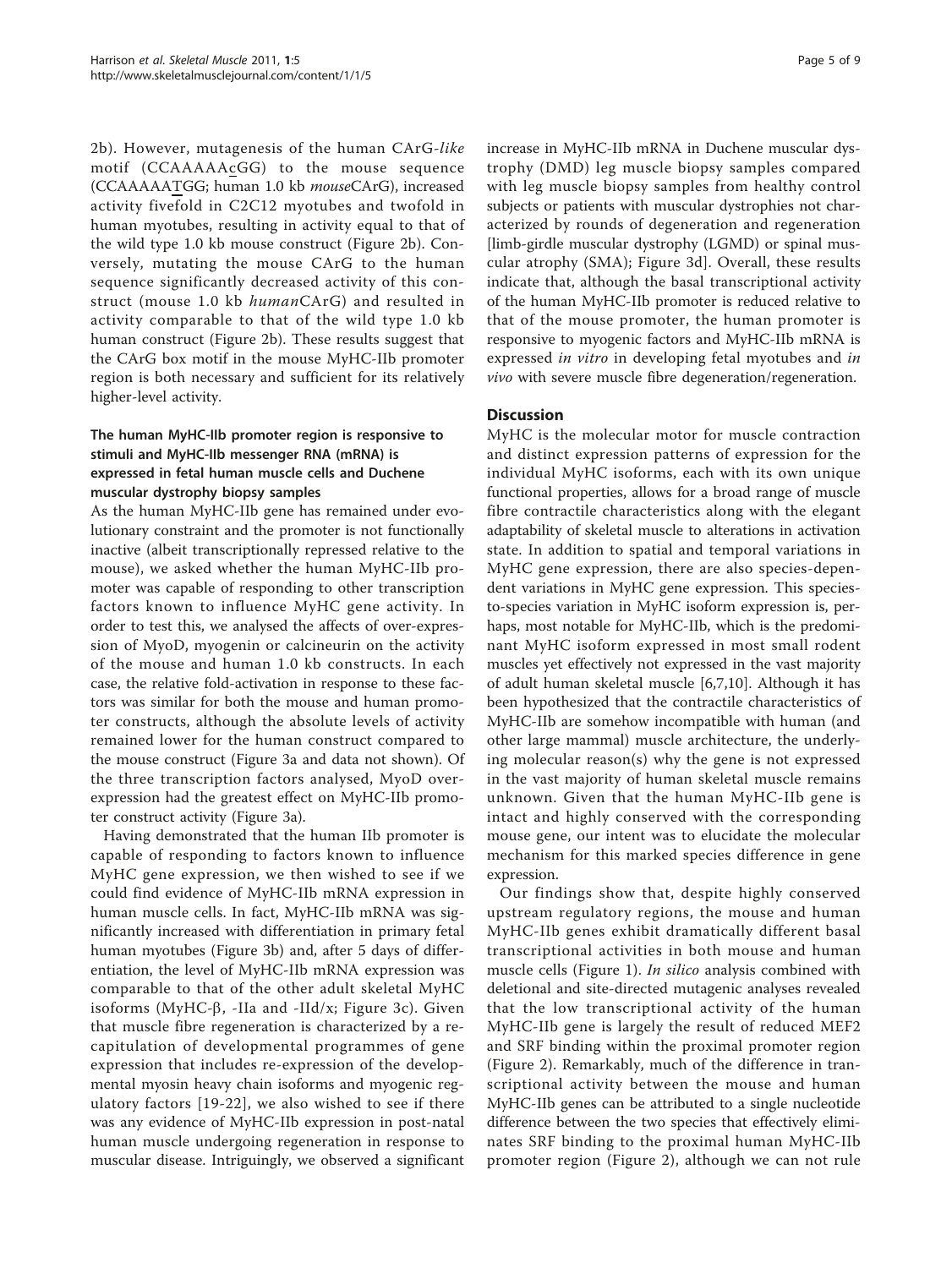<span id="page-5-0"></span>

out the possibility of additional regulatory regions outside of the  $\sim$ 1.0 kb used in these studies that may also contribute to the low in vivo expression of the human gene.

In both mouse and human cells, the human MyHC-IIb promoter region was responsive to MyoD, myogenin and calcineurin over-expression. These data indicate that, while SRF binding to the CArG motif (and, to a lesser extent, MEF2 binding to the AT2 region) is critical for establishing basal expression, transcriptional activity of the human MyHC-IIb promoter can be induced by other key myogenic regulatory factors. With respect to calcineurin, it is likely that this regulation is modulated via one or both of the consensus nuclear factor of activated T cells (NFAT) binding motifs found in the proximal  $~1.0$  kb human MyHC-IIb promoter region (-608/-617 and -682/-690).

However, despite reduced basal activity our findings indicate that MyHC-IIb mRNA is expressed in primary fetal human muscle cells in vitro (Figure 3). These data led us to hypothesize that the human MyHC-IIb promoter region may be active in developing human musculature and in human tissue undergoing muscle fibre regeneration, as this process is characterized by fetal patterns of gene expression including the expression of developmental MyHC isoforms and potent myogenic regulatory factors such as MyoD. In fact, investigation of MyHC expression in human muscular disorders characterized by severe muscle fibre degeneration/regeneration demonstrated a significant up-regulation of MyHC-IIb mRNA in DMD patients but not in patients with muscle disorders characterized by less severe muscle degeneration/regeneration (LGMD or SMA; Figure 3).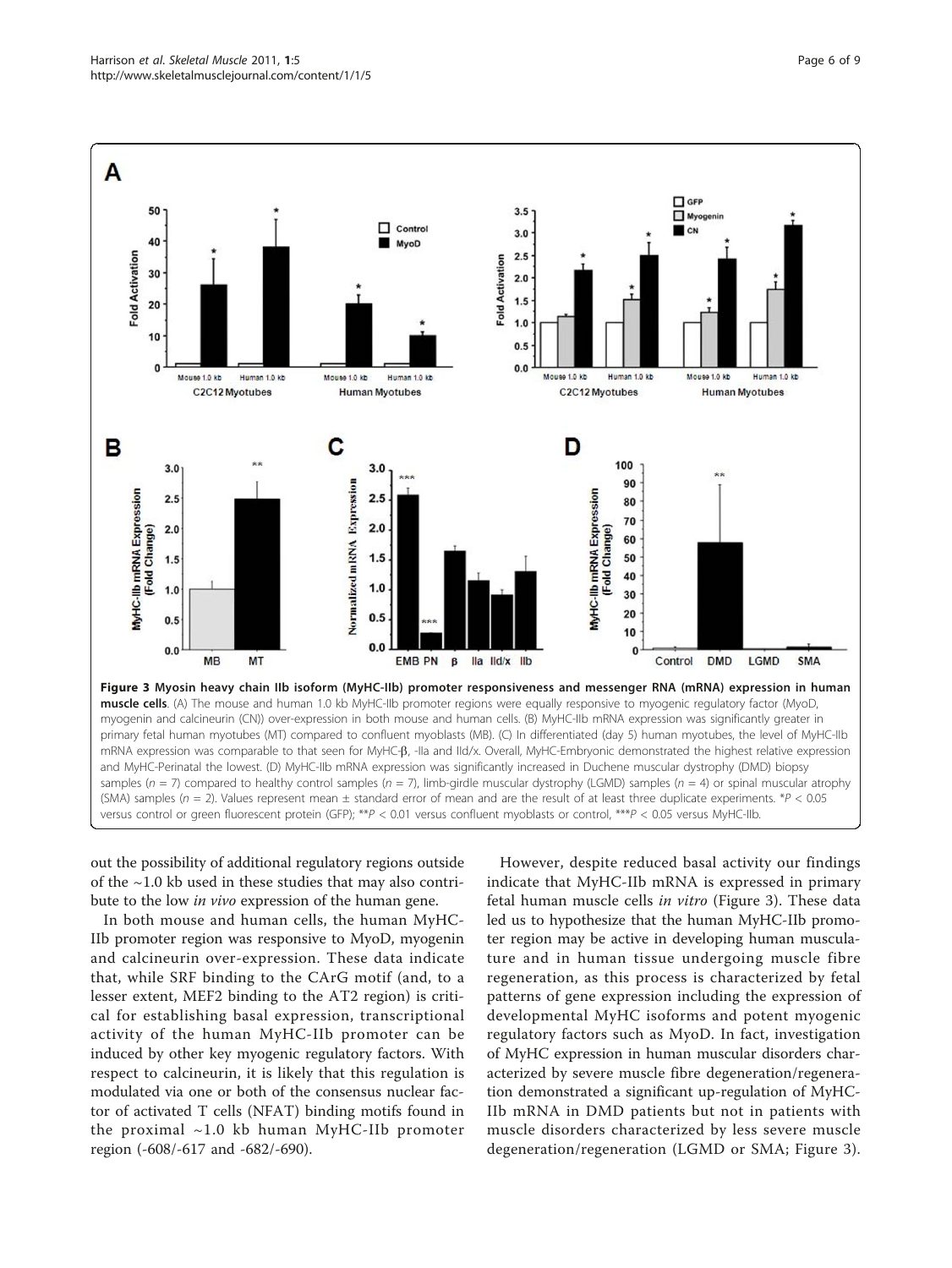Given that the human MyHC-IIb promoter region responds robustly to MyoD over-expression and that MyoD is strongly induced in DMD [[19\]](#page-8-0), this observed increase in MyHC-IIb mRNA expression in the DMD samples is likely attributed to MyoD-mediated transactivation of the human gene.

Although this evidence of increased MyHC-IIb mRNA expression in fetal human myotubes and in DMD skeletal muscle is intriguing, we have not been able to find compelling evidence of MyHC-IIb protein expression in these same samples. Immunohistochemical analyses using the MyHC-IIb-specific antibody BF-F3 [[23\]](#page-8-0) appeared to indicate an increased immunoreactivity in DMD samples as compared to control samples but the data were inconsistent. Similarly, while mass spectroscopy detected a small number of peptides attributed to MyHC-IIb in both control and DMD protein isolates, the data did not provide a quantitative assessment of the relative degree of MyHC-IIb protein expression in the two conditions. Our inability to find evidence of MyHC-IIb protein, despite significant activation of the mRNA transcript, parallels the results of Horton et al., who also demonstrated MyHC-IIb mRNA expression in the apparent absence of MyHC-IIb protein in the human masseter [[9](#page-8-0)]. Our data, combined with these previous data, indicate that MyHC-IIb expression in the human may be subject to both transcriptional and post-transcriptional control.

# Conclusions

Overall, our data provide the first in-depth analysis of the factors controlling transcriptional activation of the human MyHC-IIb gene and identify key genomic sequence differences that apparently account for the reduced transcriptional activity of the human MyHC-IIb gene relative to that of the mouse gene. We also provide the first evidence that MyHC-IIb mRNA is expressed in fetal human myotubes and is up-regulated in diseased human skeletal muscle undergoing severe muscle fibre degeneration/ regeneration. Although these data are intriguing, any speculation on the possible functional significance of MyHC-IIb expression during human development or in the regeneration of human skeletal muscle is limited without any compelling evidence of MyHC-IIb protein expression across these conditions. Further studies across the developmental time points and muscle groups, along with a more extensive analysis of skeletal muscle disease states, may help to determine if, in fact, MyHC-IIb protein is expressed in the human and if the expression of this myosin has any functional consequences.

# Methods

#### Cloning and cell culture

The human MyHC-IIb promoter region was identified by a pairwise BLAST search using the previously identified mouse 1.0 kb MyHC-IIb promoter region and human chromosome 17, clone hRPK.799\_N\_11 sequence (AC005323). Mouse and human MyHC-IIb promoter regions were then amplified by polymerase chain reaction (PCR) and cloned into a Firefly luciferase reporter plasmid (VR1255, Vical, CA, USA) at MSCI and SACII. Deletion and chimeric constructs were created using PCR and inverse-PCR with the 1.0 kb mouse and human plasmids as template DNA. Site-directed mutagenesis was performed using inverse-PCR. C2C12 mouse myoblasts were grown in Dulbecco's modified eagle medium (DMEM)(Invitrogen, CA, USA) with 20% fetal bovine serum (FBS). Primary fetal human myoblasts were grown in DMEM with 15% fetal bovine serum (FBS) and 0.05% chick embryo extract (Invitrogen). Both mouse and human myoblasts were differentiated in DMEM containing 1% horse serum (HS). MyHC-IIb promoter plasmids were transfected into C2C12 mouse myoblasts at 85% to 95% confluency using Lipofectamine 2000 (Invitrogen) according to manufacturer's instructions. Human myoblasts were transfected at 85% to 95% confluency using GeneJuice (Novagen, WI, USA) according to manufacturer's instructions. All transfections included a thymidine kinase-Renilla luciferase construct (Promega, WI, USA) at a 4:1 ratio (IIb promoter construct: pRLTK) as an internal control. For MyoD over-expression analysis, mouse and human ~1.0 kb IIb promoter plasmids were co-transfected with either a control vector (cytomegalovirus-b-galactosidase) or a MyoD expression vector at a 1:1 ratio (IIb plasmid: control vector or MyoD vector). For myogenin and calcineurin over-expression analysis, cells were transfected at 70% to 80% confluency, as described above, and then infected the following day with either a green fluorescent protein (control), myogenin, or calcineurin-expressing adenoviral vector at a multiplicity of infection (MOI) of 50. Following transfections, confluent cells were differentiated in DMEM with 1% HS for 3 to 5 days at which time, cells were lysed in 1x Passive Lysis Buffer (Promega) and assayed for relative luciferase levels (Firefly/Renilla) using a dual luciferase reporter assay system (Promega) according to manufacturer's instructions.

#### Electrophoretic mobility shift assays

Double-stranded, 32P radiolabelled probes (100,000 to 150,000 cpm) containing the mouse/human AT2 regions (Mouse AT2 sense 5'-TAGATCATCCCCTGTCAAATT ATTTATAGATGA-3', antisense 5'-TTGTCATCTA-TAAATAATTTGACAGGGGATGAT-3'; Human AT2 sense 5'-TAGATCATCCTCTGTTAAATTATTTAT GGGTGT-3', antisense 5'-TTGACACCCATAAA-TAATTTAACAGAGGATGAT-3') and the mouse/ human CArG box regions (Mouse CArG sense 5'-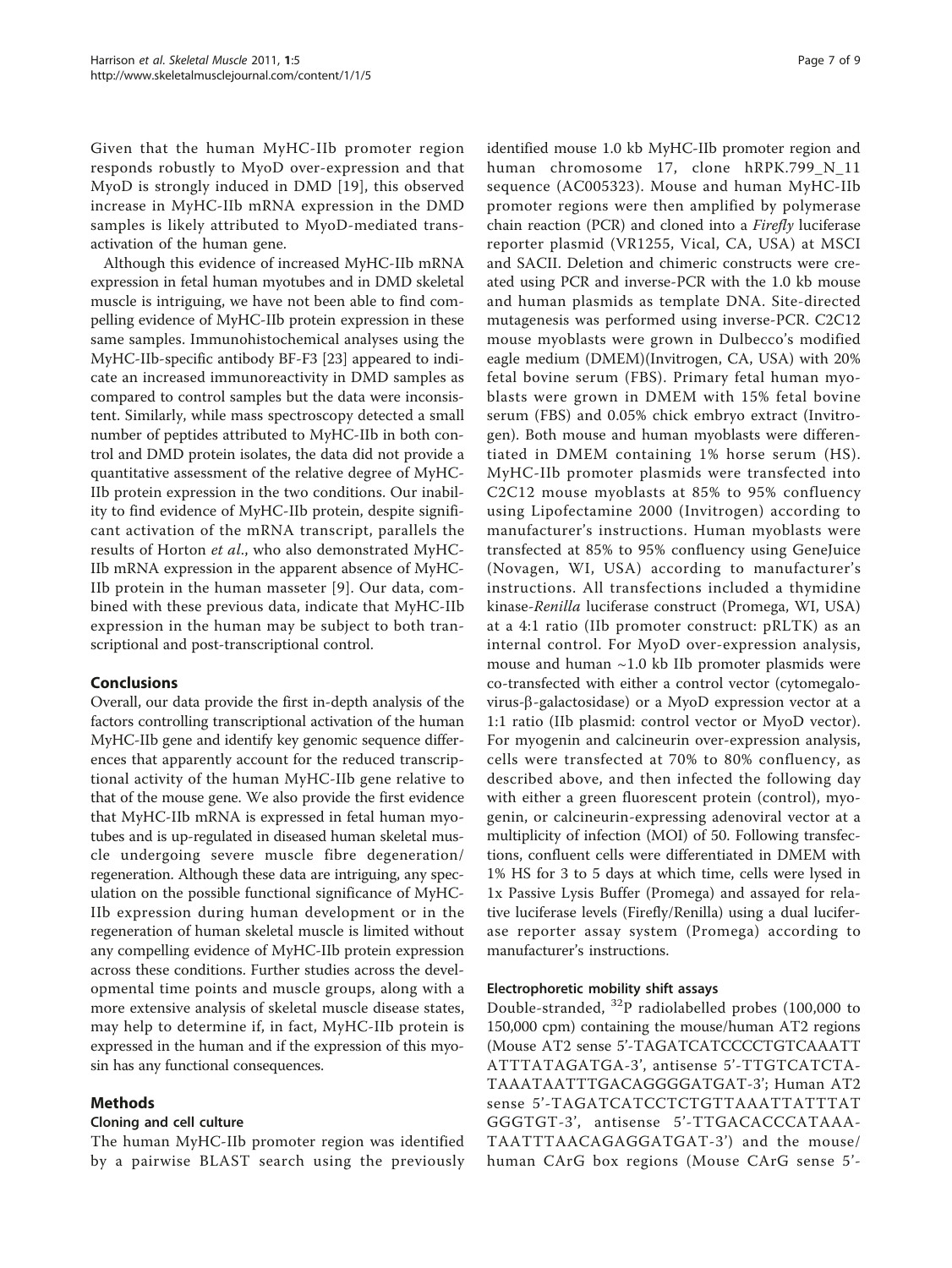<span id="page-7-0"></span>GTGTAAAGAGATTGCCAAAAATGGTTTTGC-CAAGTA-3', antisense 5'-ACCTACTTGGCAAAAC-CATTTTTGGCAATCTCTTTA-3', and Human CArG sense 5'-GTGCAAAGAGATTGCCAAAAACGGTTTTG CCAAGTA-3', antisense 5'-ACCTACTTGGCAAAA CCGTTTTTGGCAATCTCTTTG-3') were incubated with 8-12 μg of nuclear extract isolated from either C2C12 mouse myotubes or primary human myotubes in the presence or absence of antibodies specific to MEF2, OCT1, or SRF (Santa Cruz Biotechnology, Inc, CA, USA). Following incubation, samples were run on a 4% acrylamide binding gel at 300 V for 1 hour and visualized with a Storm PhosphorImager (Molecular Dynamics, CA, USA).

#### Human MyHC-IIb mRNA expression analysis

DMD, LGMD and SMA biopsy samples were kindly provided by Dr E Hoffman. Control muscle biopsy samples were surgically isolated from the vastus medialis in sedentary college-age men and were collected in Boulder, Colorado, USA. All protocols were approved by the Human Research Committee, University of Colorado at Boulder, Boulder, Colorado, USA. Total RNA was isolated from human myotubes or biopsy samples using TRI Reagent (Molecular Research Center, Inc, Ohio, USA) according to manufacturer's instructions and stored at -80°C. Following DNase treatment (Turbo DNase, Applied Biosystems/Ambion, TX, USA), firststrand cDNA was synthesized using reverse transcriptase (SuperScript II, Invitrogen), random hexamers (Invitrogen) and 2 μg of total RNA according to manufacturer's instructions. Quantitative real-time PCR was performed using the absolute quantification (standard curve) method with gene specific primers and SYBR Green (Applied Biosystems 7500 System, CA, USA). The following MyHC isoform-specific primers were used: MyHC-Embryonic sense 5'-CCTTCTGGAGCAGGACA-GAA-3', antisense 5'-CAAAGCAAAGTTTATTG-CATGTG-3'; MyHC-Perinatal sense 5'-TAAAC ACACCTGCCTGATGC-3', antisense 5'-TCAGCTT-TAACAGGAAAATAAACG-3'; MyHC-B sense 5'-TGCCACATCTTGATCTGCTC-3'; antisense 5'- CTCGGCTTCAAGGAAAATTG-3'; MyHC-IIa sense 5'- CTGATGCCATGGAATGACTG-3', antisense 5'- CCCTATGCTTTATTTCCTTTGC-3'; MyHC-IId/x sense 5'-ACATTGCTGAGTCCCAGGTC-3', antisense 5'-TCTTTGGTCACCTTTCAGCA-3'; MyHC-IIb sense 5'-CAAGAGACAAGCTGAAGAGGCT -3', antisense 5'- GATATACAGGACAGTGACAAAGAACT -3'. Due to the high identity across MyHC isoforms, the MyHC-IIb PCR product was sequenced and confirmed to be MyHC-IIb. Alpha-skeletal actin (sense 5'-CGACAT-CAGGAAGGACCTGTATGCC-3'; antisense 5'- GGCCTCGTCGTACTCCTGCTTGG-3') or ribosomal

18 S (sense 5'-GCCGCTAGAGGTGAAATTCTT-3'; antisense 5'-CTTTCGCTCTGGTCCGTCTT-3') was used as the normalizing gene (18 S for fetal myoblast cell culture experiments;  $\alpha$ -skeletal actin for biopsy experiments).

#### Statistical analysis

All data are presented as mean ± standard error of mean. Data were analysed for statistical significance using Statview™ 5.0 statistical software (SAS Institute, NC, USA). Results were analysed with ANOVA combined with the Fishers paired least significant difference post hoc test, with statistical significance set at  $P < 0.05$ .

#### Abbreviations

DMD: Duchene muscular dystrophy; EMSA: electrophoretic mobility shift assay; FBS: fetal bovine serum; LGMD: limb-girdle muscular dystrophy; MEF2: myocyte enhancer factor 2; mRNA: messenger RNA; MyHC-IIb: myosin heavy chain IIb; PCR: polymerase chain reaction; SMA: spinal muscular dystrophy; SRF: serum response factor.

#### Acknowledgements

We thank S Koltz for the primary human myoblasts and E P Hoffman, K Gorni and M Bakay for their assistance in providing the DMD, LGMD and SMA muscle biopsies. We also thank K Barthel for her tireless efforts to attempt to quantify MyHC-IIb mRNA expression in fetal human samples. This work was supported by a National Institute of General Medicine Sciences Grant (GM-29090) to LAL.

#### Author details

<sup>1</sup>Department of Molecular, Cellular, and Developmental Biology, University of Colorado at Boulder, Boulder, CO 80309, USA. <sup>2</sup> Department of Integrative Physiology, University of Colorado at Boulder, Boulder, CO 80309, USA.

#### Authors' contributions

BCH designed the study, carried out all experiments and drafted the manuscript. DLA assisted with the cloning and EMSA studies, participated in the study design and helped draft the manuscript. LAL participated in study design and helped draft the manuscript. All authors read and approved the final manuscript.

#### Competing interests

The authors declare that they have no competing interests.

Received: 21 October 2010 Accepted: 1 February 2011 Published: 1 February 2011

#### References

- 1. Weiss A, McDonough D, Wertman B, Acakpo-Satchivi L, Montgomery K, Kucherlapati R, Leinwand L, Krauter K: [Organization of human and mouse](http://www.ncbi.nlm.nih.gov/pubmed/10077619?dopt=Abstract) [skeletal myosin heavy chain gene clusters is highly conserved.](http://www.ncbi.nlm.nih.gov/pubmed/10077619?dopt=Abstract) Proc Natl Acad Sci USA 1999, 96:2958-2963.
- 2. Weiss A, Schiaffino S, Leinwand LA: [Comparative sequence analysis of the](http://www.ncbi.nlm.nih.gov/pubmed/10388558?dopt=Abstract) [complete human sarcomeric myosin heavy chain family: implications for](http://www.ncbi.nlm.nih.gov/pubmed/10388558?dopt=Abstract) [functional diversity.](http://www.ncbi.nlm.nih.gov/pubmed/10388558?dopt=Abstract) J Mol Biol 1999, 290:61-75.
- Edgerton VR, Roy RR: [Regulation of skeletal muscle fiber size, shape and](http://www.ncbi.nlm.nih.gov/pubmed/1791173?dopt=Abstract) [function.](http://www.ncbi.nlm.nih.gov/pubmed/1791173?dopt=Abstract) J Biomech 1991, 24(Suppl 1):123-133.
- 4. Talmadge RJ, Roy RR, Edgerton VR: [Muscle fiber types and function.](http://www.ncbi.nlm.nih.gov/pubmed/8117530?dopt=Abstract) Curr Opin Rheumatol 1993, 5:695-705.
- 5. Smerdu V, Karsch-Mizrachi I, Campione M, Leinwand L, Schiaffino S: [Type](http://www.ncbi.nlm.nih.gov/pubmed/7545970?dopt=Abstract) [IIx myosin heavy chain transcripts are expressed in type IIb fibers of](http://www.ncbi.nlm.nih.gov/pubmed/7545970?dopt=Abstract) [human skeletal muscle.](http://www.ncbi.nlm.nih.gov/pubmed/7545970?dopt=Abstract) Am J Physiol 1994, 267:C1723-1728.
- 6. Ennion S, Sant'ana Pereira J, Sargeant AJ, Young A, Goldspink G: [Characterization of human skeletal muscle fibres according to the](http://www.ncbi.nlm.nih.gov/pubmed/7751403?dopt=Abstract) [myosin heavy chains they express.](http://www.ncbi.nlm.nih.gov/pubmed/7751403?dopt=Abstract) J Muscle Res Cell Motil 1995, 16:35-43.